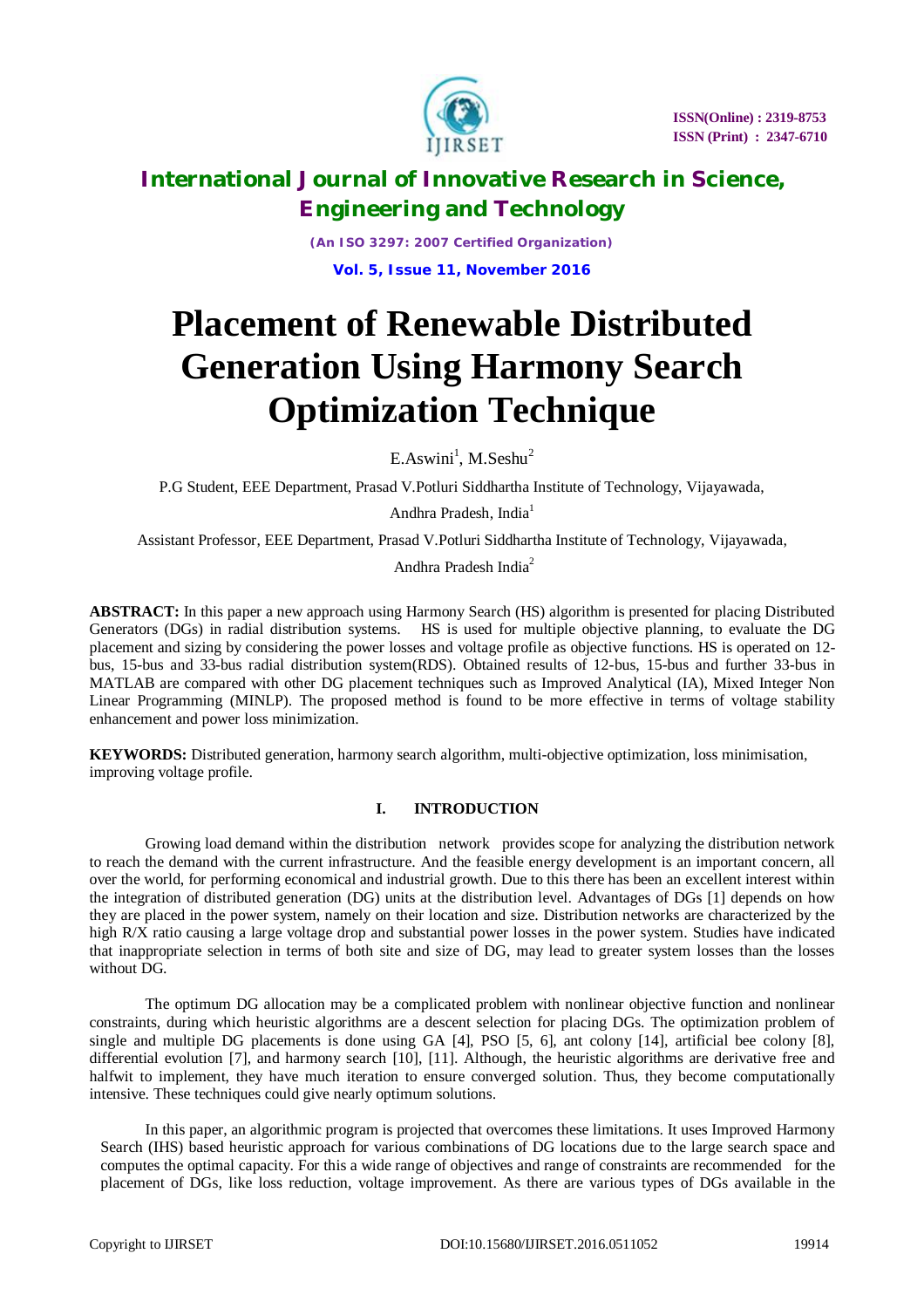

*(An ISO 3297: 2007 Certified Organization)*

### **Vol. 5, Issue 11, November 2016**

market, however here thought about the Renewable Energy Sources.However the strategy confirmed during this paper are often effective and helpful to system designers in selecting proper sites to place DG.

### **II. MATHEMATICAL FORMULATION**

The main objective of the proposed approach is to minimize the total system power loss by Optimal Sizing and sitting of Distributed Generation in radial distribution system by considering the constraints. They are classified into 2 types:

1) Equality constraints

2) Inequality constraints

*A. EQUALITY CONSTRAINTS:* Real and Reactive power balance constraints are related to the non linear power flow equations, the power balance constraints is formulated as follows

| $P_i = P_{DGi} - P_{Di}$ |  |
|--------------------------|--|
| $Q_i = Q_{DGi} - Q_{Di}$ |  |

Where

 $P_i$  is real power flow at bus i in KW

 $Q_i$  is reactive power flow at bus i in KVar

 $P_{DGi}$  is real power generation from DG placed at bus i in KW

 $Q_{DGi}$  is reactive power generation from DG placed at bus i in KVar

 $P_{Di}$  is real power demand at bus i in KW

 $Q_{Di}$  is reactive power demand at bus i in KVAR

*B. INEQUALITY CONSTRAINTS:* An inequality constraint lies between acceptable limits to satisfy the objective function.

### **a) Bus Voltage limits**

Bus Voltage magnitude is to be kept within acceptable limits then the bus voltage limit is given by

$$
V_{i_{\min}} \le V_i \le V_{i_{\max}} \tag{3}
$$

Where  $V_{\text{min}}$  and  $V_{\text{max}}$  are lower and upper bound bus voltage limits in P.U

### **b) DG Capacities**

The capacity of each DG unit should be differ around its nominal value. So that each DG unit must be maintained with in an acceptable limit.

The capacity of DG is given as follows

$$
P_{DGi \text{ min}} \le P_{DGi} \le P_{DGi \text{ max}}
$$
\n
$$
Q_{DGi \text{ min}} \le Q_{DGi} \le Q_{DGi \text{ max}}
$$
\n(4)

**Where** 

*PDGi*min and *PDGi*max are minimum and maximum real power generation from DG capacity in KW.

*QDGi*min and *QDGi*max are minimum and maximum reactive power generation from DG Capacity inn KVAR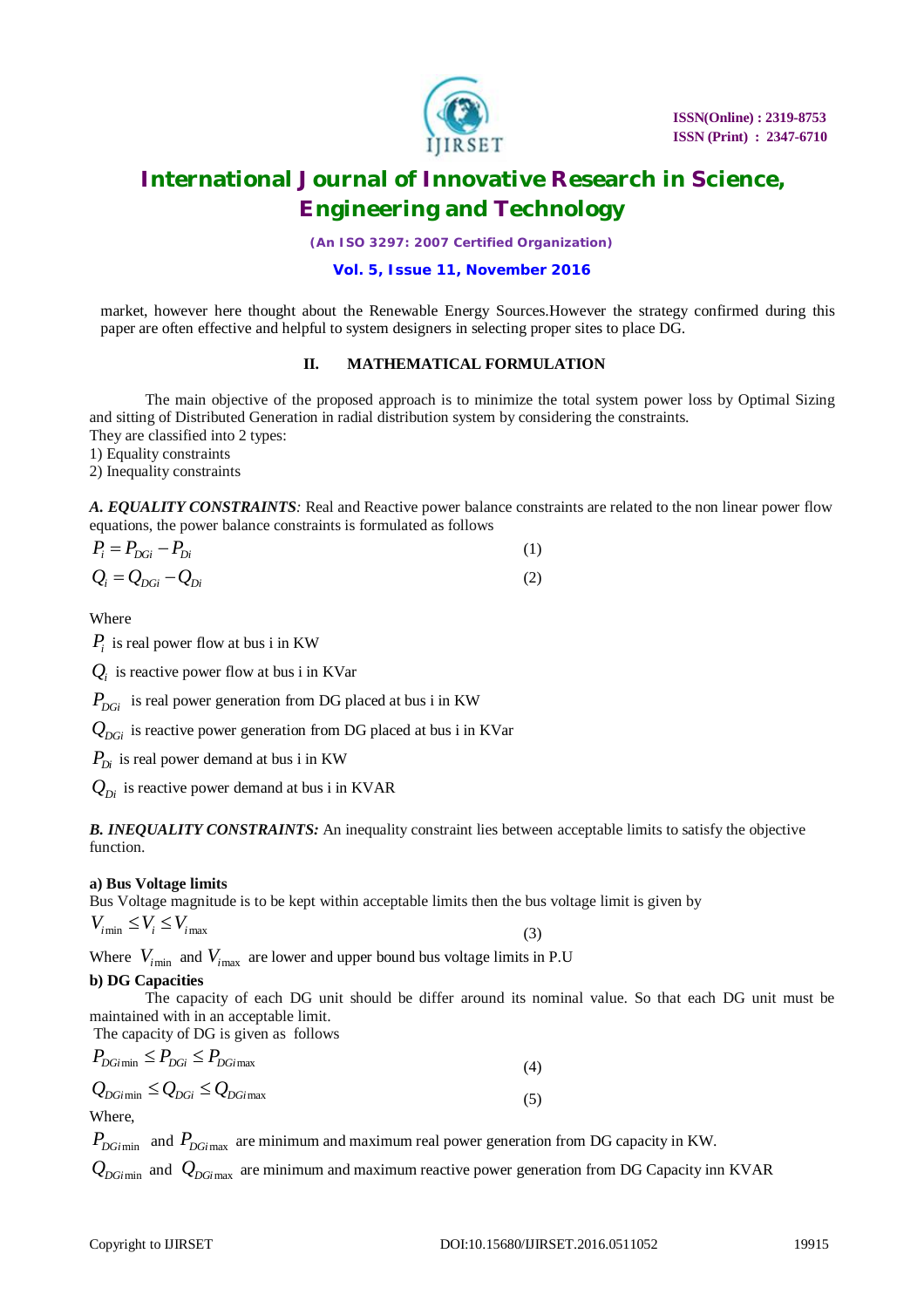

*(An ISO 3297: 2007 Certified Organization)*

#### **Vol. 5, Issue 11, November 2016**

#### **III. PROPOSED METHODOLOGY**

 In this section a various radial distribution system is used to locate the DG in an optimal place with the proper sizing. The Proposed Approach needs power flow to be run for two times, one for the initial base case and another at the final stage with the DG to obtain the optimal solution.

#### **HARMONY SEARCH ALGORITHMS**

 An overview of the basic Harmony Search (HS) algorithm is presented in this section, followed by improved version of the HS algorithm reported in the literature, Improved Harmony Search (IHS).

#### *A.HARMONY SEARCH (HS)*

The HS is based on the natural musical process which searches for a perfect state of harmony. The HS algorithm does not require initial values for the decision variables and uses a stochastic random search. In general, the HS algorithm works as follows [10]:

*Step1*. Define the objective function and decision variables. Input the system parameters and the boundaries of the decision variables.

 The optimization problem can be defined as Minimise *f(x)*

Subject to  $x_{i} \le x_i \le x_{i}$  (i=1, 2...N)

Where  $x_{iL}$  and  $x_{iU}$  are the lower and upper bounds for decision variables.

 The HS algorithm parameters are specified in this step. They are the harmony memory size (HMS) or the number of solution vectors in harmony memory, the harmony memory considering rate (HMCR), the distance bandwidth (bw), the pitch adjusting rate (PAR), and the number of improvisations (K)or stopping criterion, where K is the same as the total number of function evaluations.

*Ste 2*. Initialize the harmony memory (HM). The harmony memory is a memory location where all the solution vectors (sets of decision variables) are stored. The initial harmony memory is randomly generated in the region

 $[X_{iL}, X_{iU}]$  (i=1, 2...N). This is done based on the following equation:

$$
x_i^j = x_{iL} + rand() \times (x_{iU} - x_{iL}) \text{ (j=1, 2, HMS)}
$$
 (6)

Where *rand* () is a random number from a uniform distribution of [0, 1].

*Step3*. Improvise a new harmony from the harmony memory. Generating a new harmony

 $x^{new}$  is called improvisation, which is based on 3 rules: memory consideration, pitch adjustment, and random selection.

First of all, a uniform random number  $r$  is generated in the range [0, 1]. If  $r$  is less than the HMCR, the decision variable  $x_i^{new}$  is generated by the memory consideration; otherwise  $x_i^{new}$ , is obtained by a random selection.

Then, each decision variable  $x_i^{new}$  will undergo a pitch adjustment with a probability of PAR if it is produced by the memory consideration. The pitch adjustment rule is given as follows:

$$
x_i^{new} = x_i^{new} \pm r \times bw \tag{7}
$$

*Ste 4*. Update harmony memory. After generating a New Harmony vector  $x^{new}$ , the harmony memory will be updated. If the fitness of the improvised harmony vector  $x^{new} = (x_1^{new}, x_2^{new}, \dots, x_N^{new})$  is better than that of the worst harmony, the worst harmony in the HM will be replaced with  $x^{new}$  and become a new member of the HM.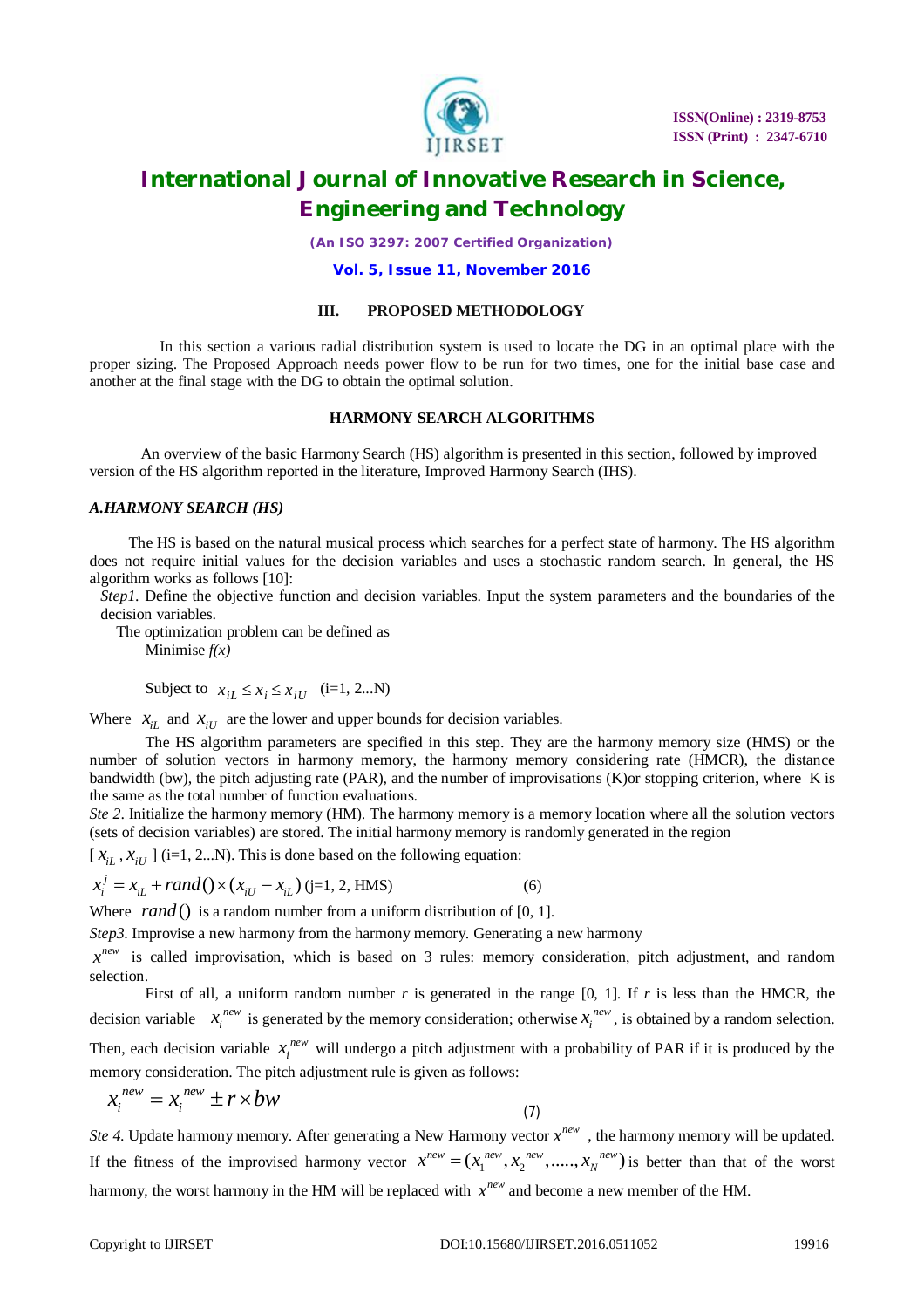

*(An ISO 3297: 2007 Certified Organization)*

#### **Vol. 5, Issue 11, November 2016**

*Step5*. Repeat *Steps 3–4* until the stopping criterion (maximum number of improvisations, K) is met.

#### *B.THE IMPROVED HARMONY SEARCH (IHS)*

An improved harmony search algorithm (IHS) is proposed in [11], in which the key modifications are about PAR (Pitch adjustment Rate) and bw (Band width). In the HS, PAR, and bw are all constants, but the IHS updated them dynamically as follows

$$
PAR(k) = PAR_{\min} + (\frac{PAR_{\max} - PAR_{\min}}{K})k
$$
\n
$$
bw(k) = bw_{\max} \exp\left(\frac{In\left(\frac{bw_{\min}}{bw_{\max}}\right)}{K}\right)k
$$
\n(9)

Where *k* is current number of improvisations, and K is maximum number of improvisations. Numerical results on engineering optimization problems reveal that the IHS can find better solutions compared to the HS. In IHS, the numbers of parameters are increased, which is not good, and this is the main drawback of the IHS. It should be noted that in order to get the optimum point by heuristic algorithms, the parameters of the algorithm must be tuned for the problem at hand.



#### **IV. SIMULATION RESULTS AND DISCUSSION**

In this section, a number of case studies are presented to show the effectiveness of the proposed IHS Algorithm. The proposed Matlab model is implemented in MATLAB (R2013a) and simulated in a 2.4GHz Intel Core i3 system with 1.46 GB RAM.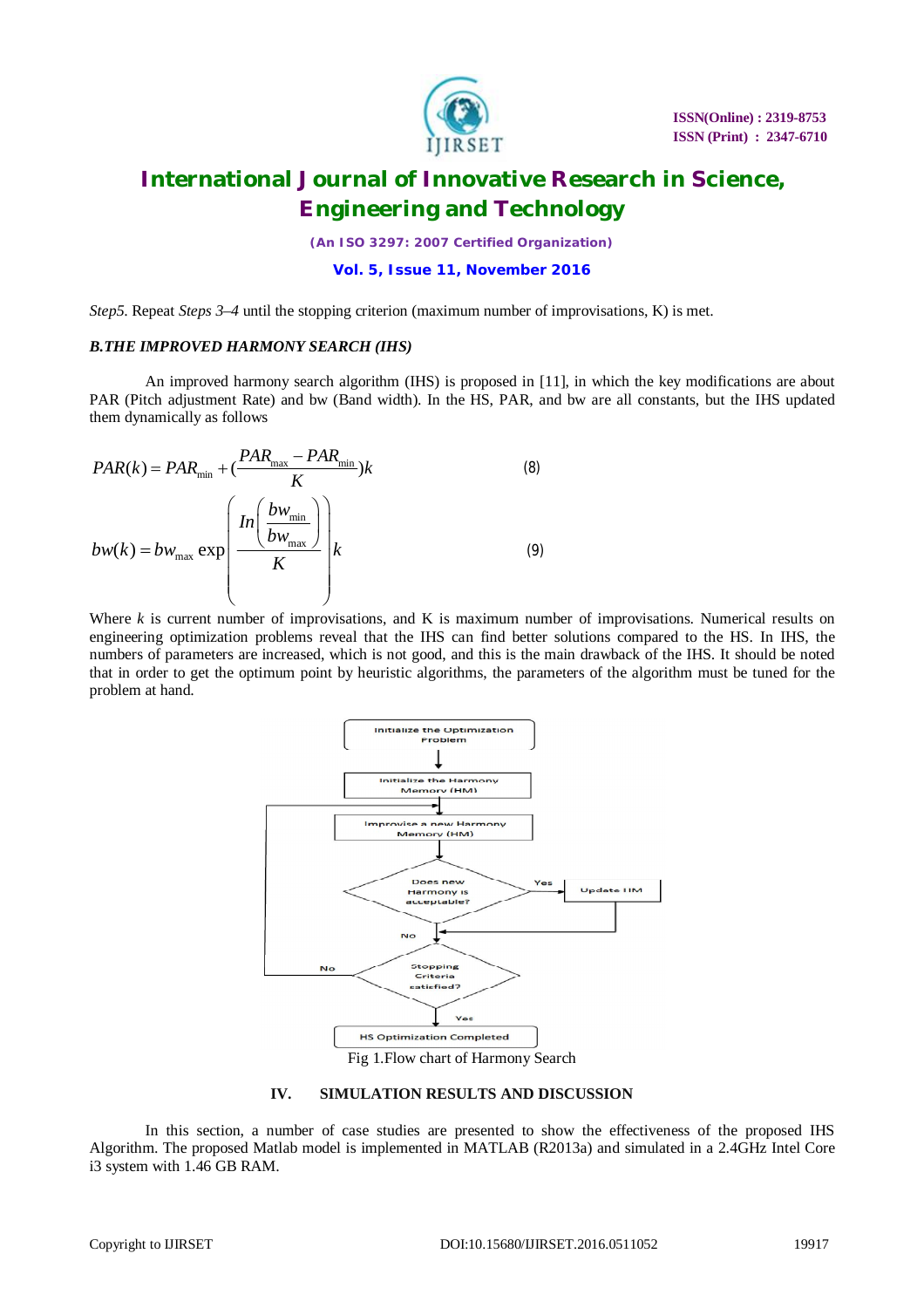

*(An ISO 3297: 2007 Certified Organization)*

**Vol. 5, Issue 11, November 2016**

The Proposed formulation is tested on IEEE 12 bus, 15 bus and 33 bus distribution systems. And the results of 33 bus are then compared with the Improved Analytical (IA) and Mixed Integer Non-Linear Programming (MINLP), which are the promising ways for multiple DG placements.



Fig 2.Single line diagram of 12 bus RDN



Fig 3.Single line diagram of 15 bus RDN



Fig 4.Single line diagram of 33 bus RDS

All the simulations are carried out considering the system peak load. The lower and upper limits of bus voltages employed in the simulation are 0.90 p.u and 1.05p.u respectively. In addition, the maximum DG power is constricted such that it shouldn't exceed the total load and losses. The results obtained with DG units are capable of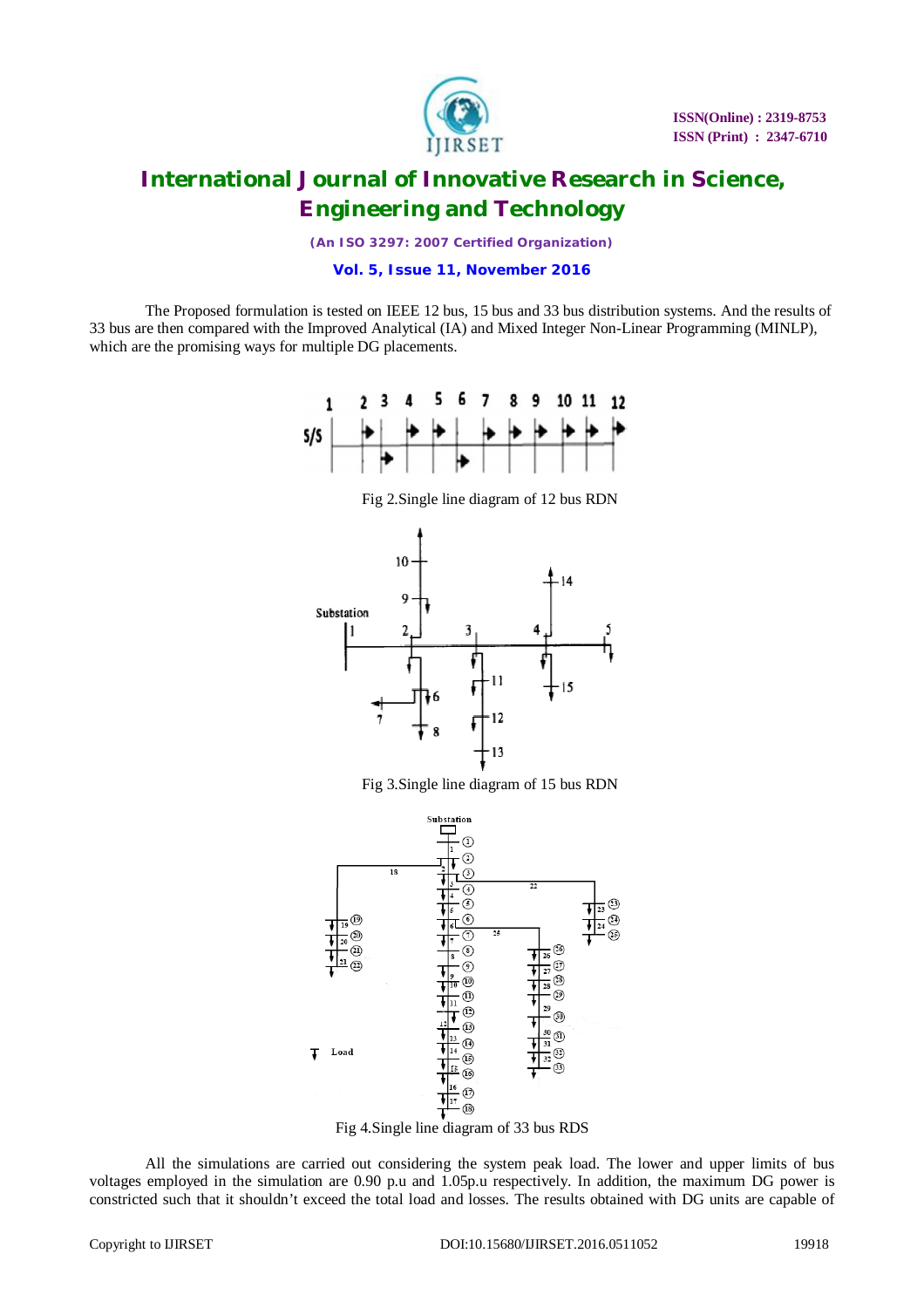

*(An ISO 3297: 2007 Certified Organization)*

#### **Vol. 5, Issue 11, November 2016**

delivering real and reactive power. However, projected formulation is generalized and may be enforced for any type of DGs. The power factor of DG unit provides real and reactive power, which are constrained between 0.8 and 1.0.The base case values for both 12-bus, 15 bus are 100MVA, 11 KV and for 33-bus base case values are 100MVA, 12.66KV.

The total real and reactive power demands in IEEE 12-bus system are 415KW and 403 MVar respectively. System line loss without DG is 20.286 KW. Similarly for IEEE 15 bus system total real and reactive power demands are 1.22MW, 1.25 MVar. System line loss without DG is of 59.4KW.



Fig 5 V (p.u) waveform of 12 bus before and after DG placement



Fig6. PL (KW) waveform of 12 bus before and after DG placement

Based on the constraints that have considered above, the optimal solution for 12 bus is obtained by placing DGs at bus 4 and Bus9, with size 0.175MW,.145MVar at bus 4 and 0.178MW,.101MVar at bus 9 having minimum voltage of 0.9905(p.u) at bus 12, improvement of voltage profile after DG placement shown in fig 5,and minimisation of real power loss(KW) compared to base case is shown in fig 6.Below table.1 shows the results of 12-bus,15-bus after DG placement by comparing with base case values.

Similarly for 15 bus the optimal solution is obtained by placing DG at bus 3,15 with size of 0.431MW,0.405 MVar at bus 3 and 0.435MW,0.406MVar at bus 15 having minimum voltage of 0.9785(p.u) at bus 8, there has been an improvement of voltage profile after DG placement is shown in fig 7, and minimisation of real power loss(KW) compared to base case is shown in fig 8.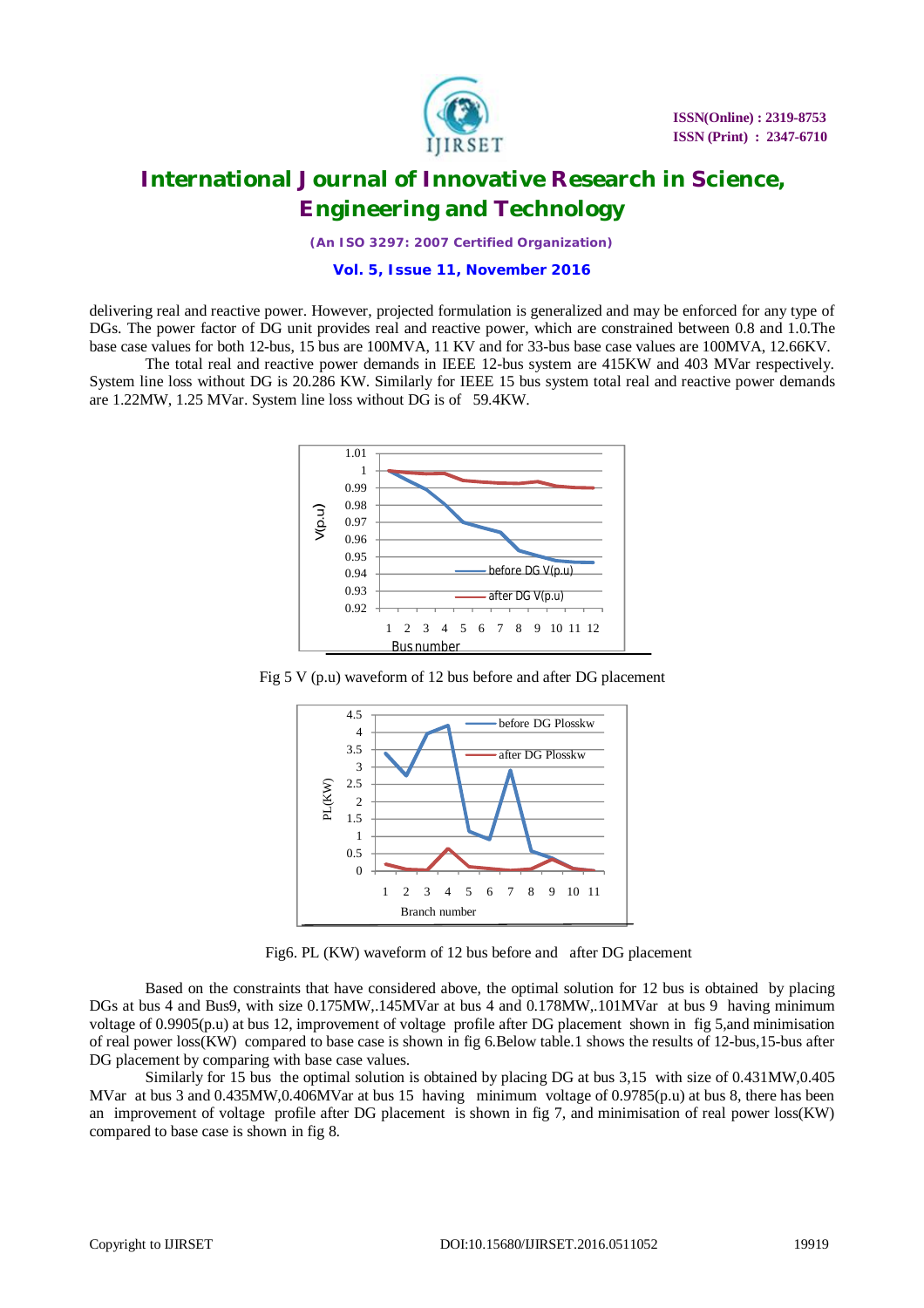

*(An ISO 3297: 2007 Certified Organization)*

**Vol. 5, Issue 11, November 2016**







Fig 8.PL (KW) waveform of 15 bus before and after DG placement

| System Type                            | $12$ -bus                                     | $15$ -bus                                   |
|----------------------------------------|-----------------------------------------------|---------------------------------------------|
| Optimal location of DG                 | 4,                                            | 3,                                          |
|                                        | 9                                             | 15                                          |
| Optimal DG size in MW                  | $0.175(4)$ ,                                  | $0.431(5)$ ,                                |
|                                        | 0.178(9)                                      | 0.435(13)                                   |
| Optimal DG size in MVar                | $0.145(4)$ ,                                  | $0.408(5)$ ,                                |
|                                        | 0.101(9)                                      | 0.406(13)                                   |
| Base case Real power loss in KW        | 20.2862                                       | 59.1847                                     |
| Base case Reactive power loss in KVar  | 8.0344                                        | 55.497                                      |
| Total real power loss in KW with DG    | 1.5731                                        | 12.6503                                     |
| Total reactive power loss in KVar with | 0.6019                                        | 10.4069                                     |
| DG                                     |                                               |                                             |
| Real power loss reduction in %         | 92.2                                          | 78.62                                       |
| Reactive power loss reduction in %     | 92.5                                          | 81.24                                       |
| Vmin(p.u)                              | $0.94578$ (Before DG)<br>$0.99005$ (After DG) | $0.9446$ (Before DG)<br>$0.9785$ (After DG) |
|                                        |                                               |                                             |

|  |  | Table1. Results of proposed method for test systems |  |  |
|--|--|-----------------------------------------------------|--|--|
|  |  |                                                     |  |  |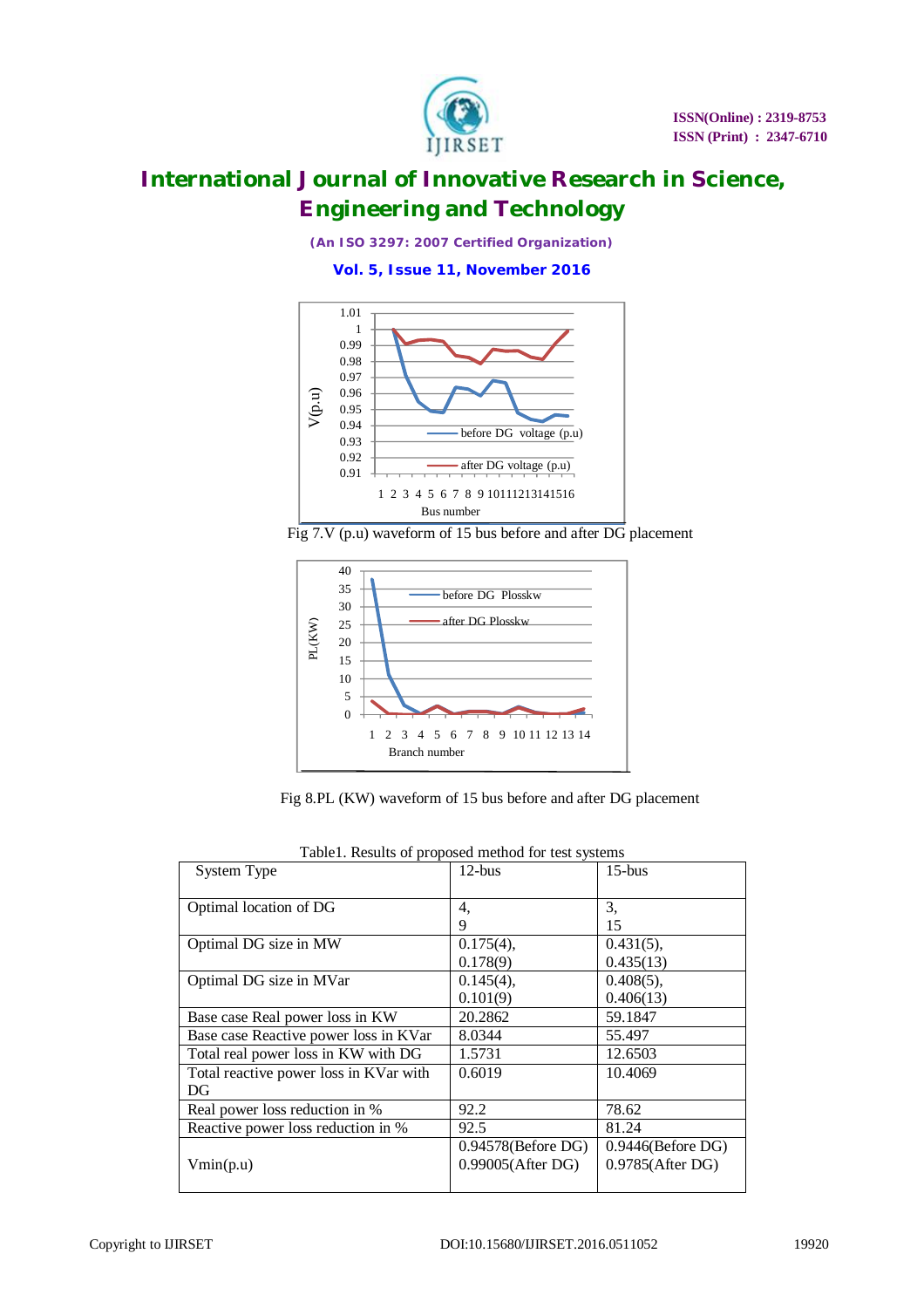

*(An ISO 3297: 2007 Certified Organization)*

### **Vol. 5, Issue 11, November 2016**

|                 |              | Bu |       |          |           |
|-----------------|--------------|----|-------|----------|-----------|
| No of           |              | S  | DG    |          | %Loss     |
| DG <sub>S</sub> | Method       | no | (MW)  | PL(KW)   | reduction |
|                 | IΑ           | 6  | 2.6   | 102.815  | 49.0820   |
| 1               | <b>MINLP</b> | 6  | 2.59  | 102.813  | 49.0829   |
| DG              | <b>HS</b>    | 6  | 2.587 | 102.8139 | 49.0825   |
|                 |              | 6  | 1.8   | 89.41398 | 55.7187   |
|                 | ĪΑ           | 14 | 0.72  |          |           |
|                 |              | 13 | 0.85  |          |           |
|                 | <b>MINLP</b> | 30 | 1.15  | 95.99845 | 52.4578   |
|                 |              | 13 | 0.841 | 79.76024 | 60.4996   |
| 2 <sub>DG</sub> | <b>HS</b>    | 30 | 1.08  |          |           |
|                 |              | 6  | 0.9   | 78.2341  | 61.2554   |
|                 |              | 12 | 0.9   |          |           |
|                 | ĪΑ           | 31 | 0.72  |          |           |
|                 |              | 13 | 0.88  |          | 64.0313   |
|                 |              | 24 | 1.09  | 72.6289  |           |
|                 | <b>MINLP</b> | 30 | 1.05  |          |           |
|                 |              | 13 | 0.773 |          |           |
| 3               |              | 24 | 1.025 |          | 66.8962   |
| DG              | HS           | 30 | 1.201 | 69.8490  |           |

Table 2.Placement of DG (MW) units for IEEE 33-bus system

The total real and reactive power demands in IEEE 33-bus system are 3.7MW and 2.3 MVar respectively. System line loss without DG is 211 KW. The simulation results of placement of single and multiple DG units with real power at 33bus are given in Table 2. All the methods converge to the similar solution for single DG placement at 33 bus. However, IHS based proposed formulation takes least time to converge.

Table3. Placement of 1 DG unit with real and reactive power capability for IEEE 33-bus system

| Method       | bus no | P(MW) | O(MVAR) | PL(KW    | $\%$<br>Loss reduction |
|--------------|--------|-------|---------|----------|------------------------|
| IΑ           | o      | 2.637 | .634    | 61.6116  | 69.4875                |
| <b>MINLP</b> | O      | 2.554 | .761    | 61.34116 | 69.6214                |
| HS           | o      | 2.557 | 746     | 61.3365  | 69.6237                |

The major advantage of the proposed formulation is obvious from placement of multiple DG units. In case of 2 DG units, minimum losses and with lowest DG size is obtained with the proposed method in comparison to the other methods.

Table4. Placement of 2 DGs unit with real and reactive power capability for IEEE 33-bus system

| method       | bus no | P(MW) | Q(MVar) | PL(KW)  | % Loss reduction |
|--------------|--------|-------|---------|---------|------------------|
|              | n      | 1.8   | 1.8     |         |                  |
| IA           | 30     | 0.9   | 0.9     | 37.4872 | 81.4348          |
|              | 13     | 0.819 | 0.819   |         |                  |
| <b>MINLP</b> | 30     | 1.55  | 1.55    | 34.414  | 82.9568          |
|              | 14     | 0.992 | 0.992   |         |                  |
| HS           | 30     | .05   | 1.05    | 30.9741 | 84.6604          |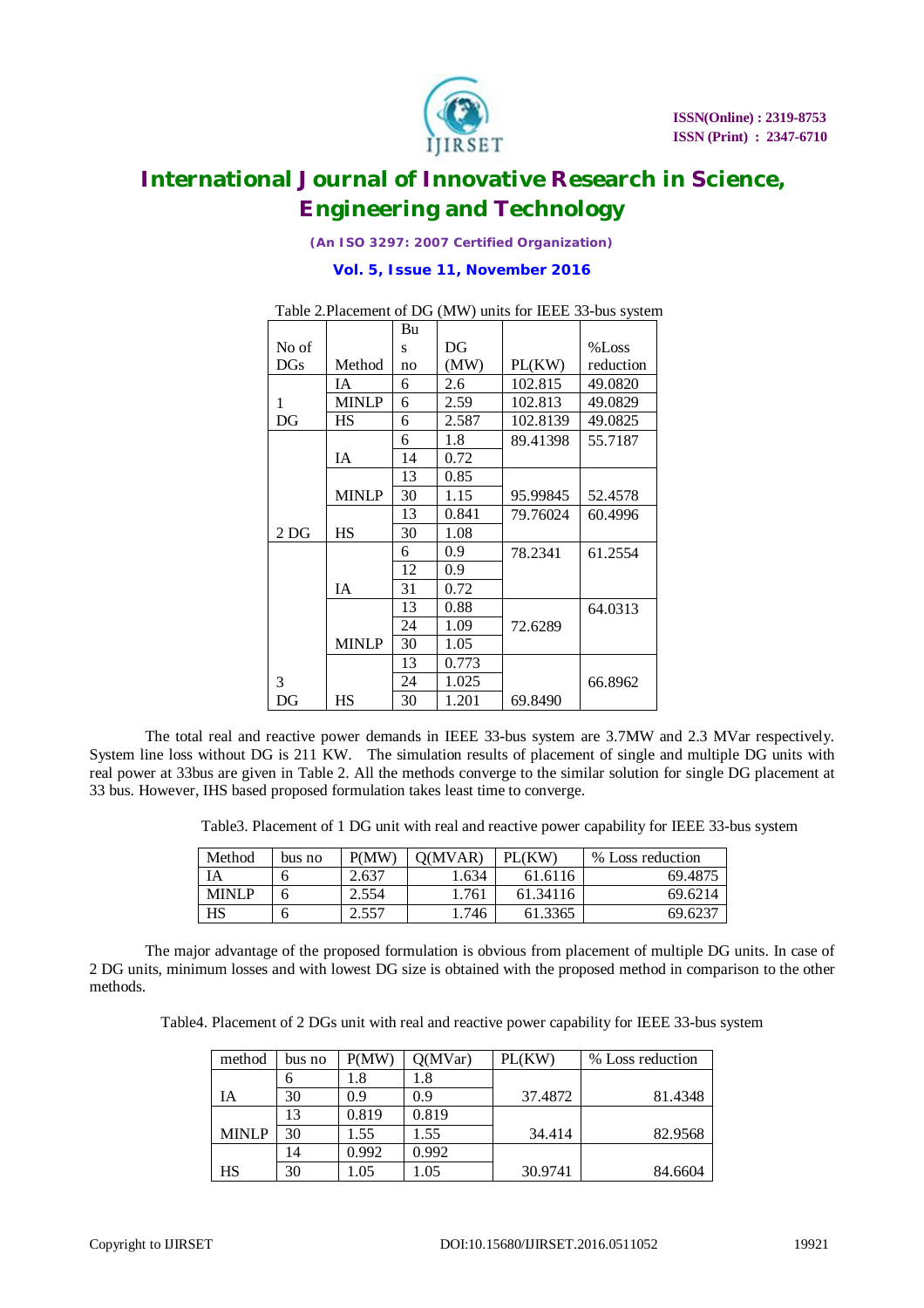

*(An ISO 3297: 2007 Certified Organization)*

**Vol. 5, Issue 11, November 2016**

Table5. Placement of 3 DG units with real and reactive power capability for IEEE 33-bus system.

| method       | Bus no | P(MW) | Q(MVar) | PL(KW)  | % Loss reduction |
|--------------|--------|-------|---------|---------|------------------|
|              | 6      | 0.9   | 0.557   |         |                  |
|              | 14     | 0.63  | 0.39    |         |                  |
| <b>IA</b>    | 30     | 0.9   | 0.557   | 22.259  | 88.9764          |
|              | 13     | 0.766 | 0.411   |         |                  |
|              | 24     | 1.044 | 0.552   |         |                  |
| <b>MINLP</b> | 30     | 1.146 | 0.759   | 13.7302 | 93.2002          |
|              | 13     | 0.8   | 0.42    |         |                  |
|              | 25     | 1.04  | 0.47    |         |                  |
| HS           | 30     | 1.07  | 0.9     | 13.4743 | 93.3270          |

The proposed locations are found to be optimal as verified by IA, MINLP method on 2 and 3 DG scheme. Moreover, in the case of 3 DG units, proposed method gives minimum losses with slight higher DG size than IA method. Tables 3–5 presents the simulation results for placement of single and multiple DG units with real and reactive power capability. In Table3, IHS based proposed formulation shows the improved performance in reaching optimum solution. In the case of 2 DG units (Table4), it can be observed that the proposed method reaches to the optimal locations and sizes, thereby giving maximum loss reduction with least total DG power as shown in fig10. In the case of 3 DG units (Table 5), optimal locations are identical with MINLP. However, proposed method gives maximum loss reduction with DG size slightly higher than MINLP; the waveform of it is shown in fig12.

Since in IA method, multiple DG units are placed sequentially, i.e. next optimal location is obtained within the presence of previously placed DG units. Even if, IA method is fast, the separate evaluation of multiple DG units lead to sub-optimal locations. As observed in Tables 4& 5, IA method leads to sub-optimal locations for multiple DG units. For example, in the case of 2 DG units, the proposed IHS method gives improved voltage profile as compared to the IA and MINLP techniques as shown in Fig.9.



Fig9. Voltage profile of IEEE 33-bus system with 2 DG units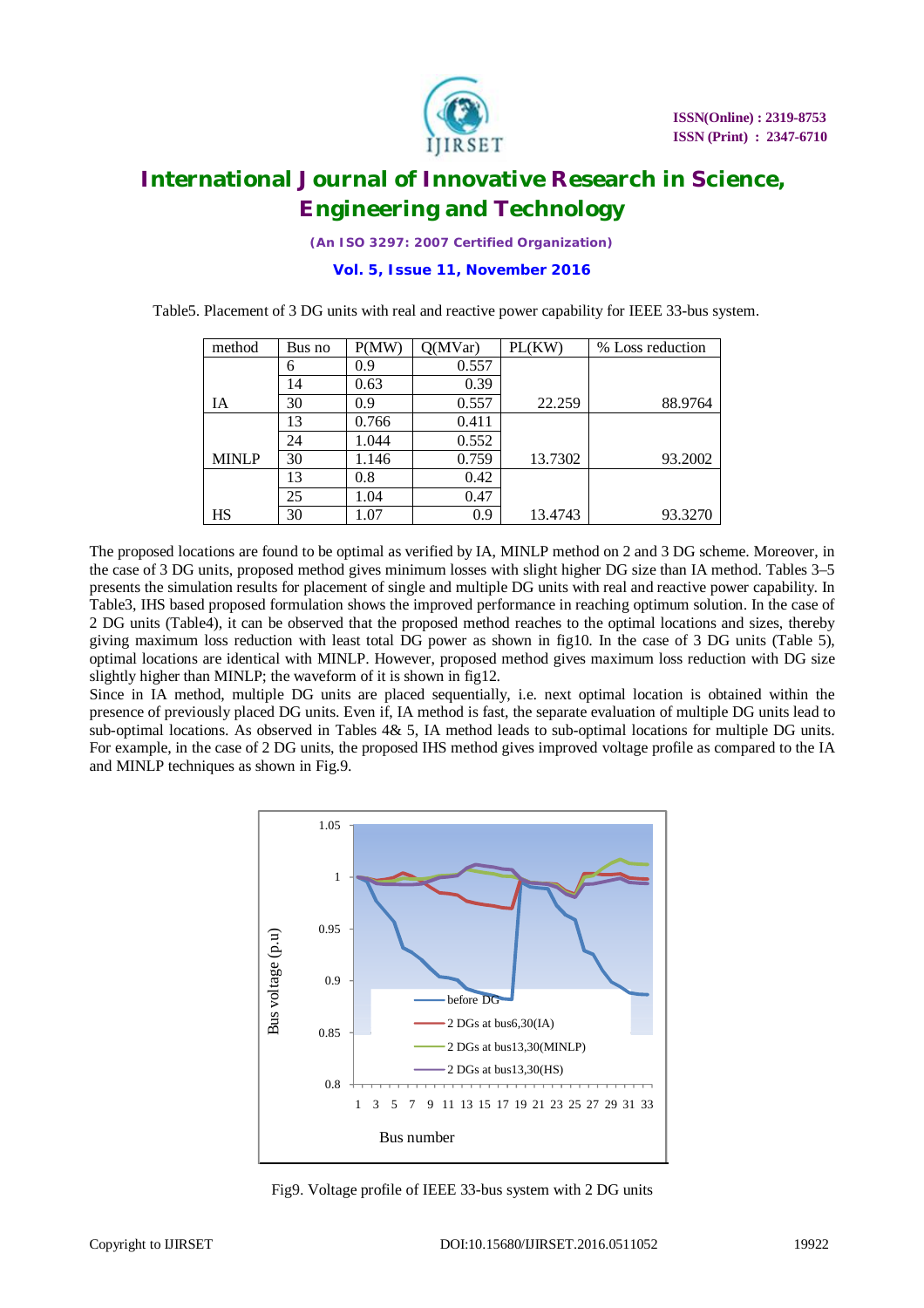

*(An ISO 3297: 2007 Certified Organization)*

**Vol. 5, Issue 11, November 2016**



Fig 10.Power loss of IEEE 33-bus system with 2 DG units

The voltage at bus number 18 is raised to 1.007 p.u by the proposed method, whereas, IA method improves this voltage to 0.96 p.u only. Maximum and minimum voltage with proposed method is 1.01 and 0.9806 p.u at bus 14 and 25 respectively .Whereas maximum and minimum voltage with MINLP technique is 1.0073 and 0.9821 p.u at bus 13 and 25 respectively. Bus voltages are further improved with 3 DG placement. The proposed method gives most flat voltage profiles as compared to IA and MINLP techniques as shown in Fig 11.



Fig11. Voltage profile of IEEE 33-bus system with 3 DG units.